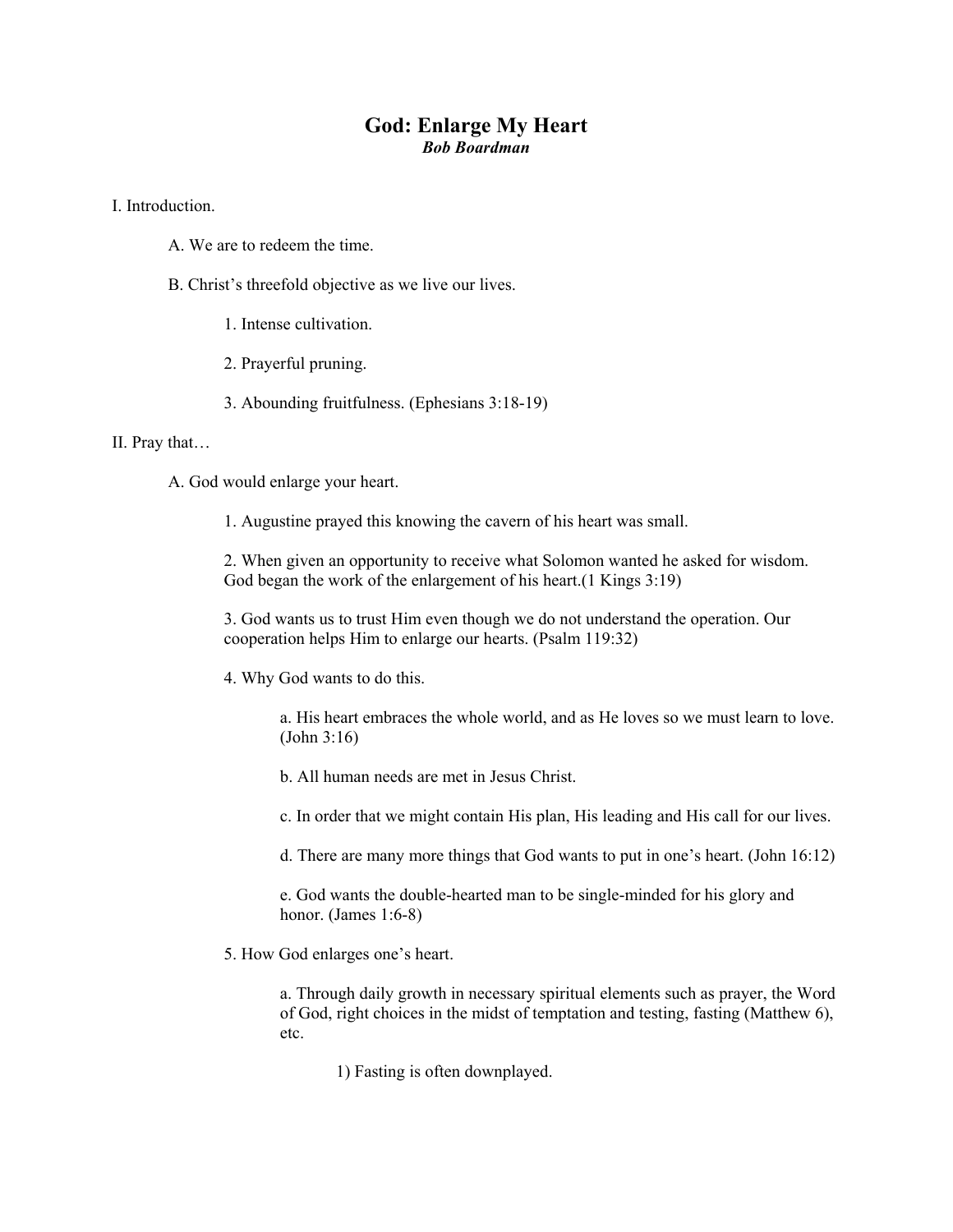2) is important for the ministry, against enemies, when proving God's ways are better, for discovering God's will, for God's guidance on choosing laborers, and as a lifestyle (Luke 2).

b. Through suffering—that which comes upon us which we have no control. It is given unto us to suffer for his sake. (Philippians 1:29, Psalm 119:67)

1). Suggestions.

a) Use a prayer journal.

b) Study and mark prayers in the Bible.

c) Use the prayers of the Bible as yours.

d) Have a particular place and time to pray daily.

e) Pray while walking.

f) Have a prayer partner.

g) Pray over a world atlas.

c. Through our mistakes and failures.(Proverbs 24:16)

1) The disciples failed over thirty times throughout the Gospel of Mark.

2) These are opportunities to enlarge the heart.

B. God would sharpen your relationships. (Proverbs 27:17)

1. Involvement with people taxes us to the limit but also sharpens us.

2. Paul was involved with all kinds of people. (2 Corinthians 6:11-12)

3. Three relationships God uses to sharpen us.

a. Faithful Christian men and women. Find a spiritual mentor.

b. Enemies. David is an example of one who allowed his enemies to sharpen him and not embitter him. (Acts 13:22, 2 Samuel 16:5-14, Romans 12:19-21)

c. Friends who become adversaries. We should also learn lessons from those who have braced themselves against us. (Psalm 145:5, 55:12-14)

III. Conclusion.